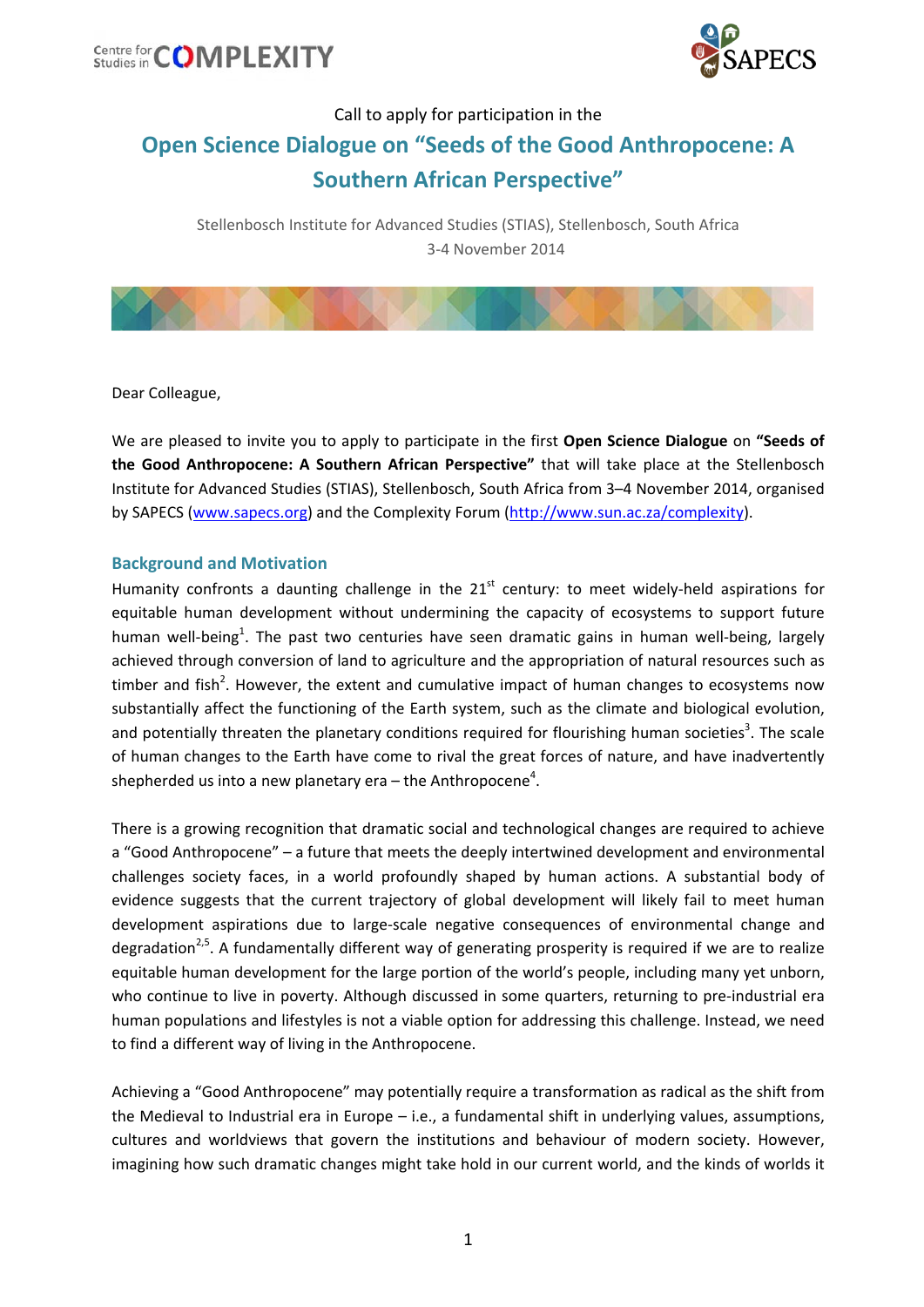could lead to, is extremely challenging. Human imagination and scientific tools tend to be confined to the conditions of the present. Consequently, many discussions about the Earth and human society's future are characterized by negativity, or romantic notions of pre-industrial societies. Where sustainable futures are considered and discussed, they tend to entail "major tweaks" to the current underlying values, rationale and institutions on which modern society is based, rather than radically alternative futures.

During the "Seeds of the Good Anthropocene Open Science Dialogue" that will be held in Stellenbosch from 3–4 November 2014, participants are invited to join the global discussion in exploring how current thought trends can be challenged and to consider the potential for profoundly different positive futures for humanity and the environment compared to the current world in which we live. The Stellenbosch "Seeds of the Good Anthropocene Open Science Dialogue" forms part of a larger global initiative under the auspices of *Future Earth\* ,* and aims to specifically consider and contribute a southern African perspective. Clearly, there are multiple and divergent perspectives as well as biophysical and social possibilities for what might constitute a "Good Anthropocene".

The goal of the meeting is not to identify or define a particular "Good Anthropocene", but rather to start scoping a range of possible "good" futures based on perspectives from a variety of regional actors, and to consider underlying similarities and differences between alternative conceptions of unconventional positive futures. At the same time we hope to foster a network of change agents in the region, by bringing together and connecting a diverse group of people with a particular interest in envisioning and shaping positive regional futures.

The Open Science Dialogue aims to scope these alternative futures primarily by collecting ideas and examples of innovations and experiments that exist in the region today in "seed" form, which different people believe could potentially be fostered and scaled up to contribute to a Good Anthropocene. Given the complex, emergent nature of the social‐ecological systems that comprise regional and global society, it is unlikely that we can identify coherent, radically different alternative futures in their entirety. For instance, for someone living in medieval times, it is probably impossible to have imagined the Industrial world, or the world it has led to today. From a complex systems perspective, however, the "seeds" that eventually create radically different futures often exist in embryonic or small‐scale form long in advance of large societal transformations. Rather than trying to map out alternative possible futures whole-sale, our aim is to identify innovative "seeds" of change that already exist today, and could potentially combine to create some radically different emergent future worlds.

One of the most important drivers of societal change towards sustainability will likely be the shocks, crises, and breakdowns that resulting from an increasingly unviable development trajectory. The stories we use to make sense of these crises will perhaps be the most important factor in determining how society responds, and whether such crises are used as opportunities for leveraging change. Alex Evans argues that one of the most dangerous stories is a tale of civilizational over‐reach and collapse: "The great danger of the collapse story is that if enough people start to believe it, then it becomes a self-fulfilling prophecy. Stories are powerful things, after all: they create our reality as much as they explain it. If the ones we reach for to comprehend what's going on, when everything seems to be coming apart at the seams, are ones that lead on themes of disaster, fragmentation, and breakdown, and that offer no hope of making it over the chasm to safety, then it becomes much more likely that

<sup>\*</sup> http://www.futureearth.info/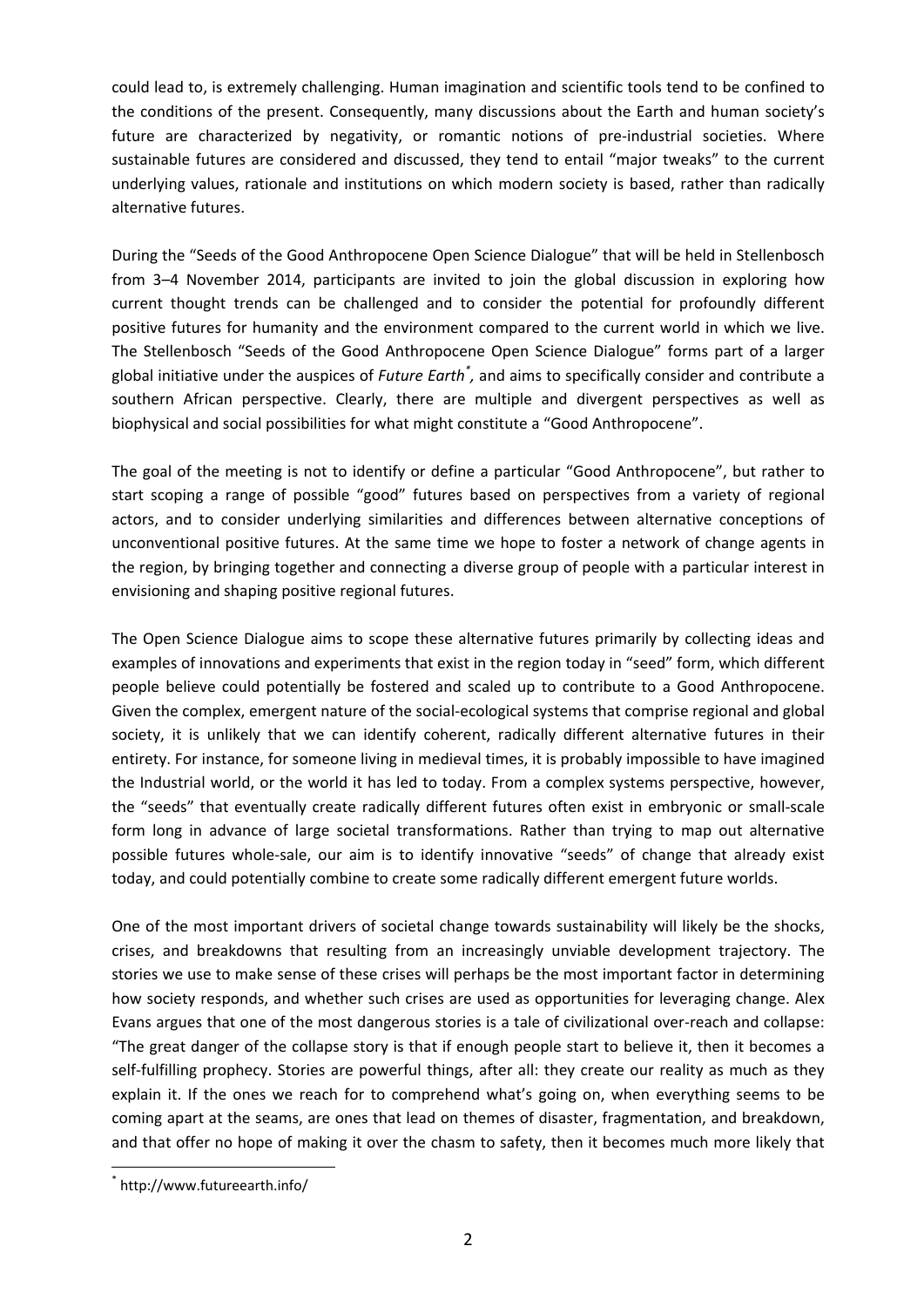we'll find ourselves confronting just such a scenario." If, on the other hand, we have stories, visions and signs, including weak signals – the so-called "pockets of the future in the present" – that are positive, inspiring and purposeful, they could have the power to drive a different, and much more hopeful, kind of transformation. Through this interactive scoping process we aim to start fostering a dialogue on positive regional and global futures.

### **Dialogue Format**

The Open Science Dialogue aims to creatively scope alternative elements of a Good Anthropocene by identifying various weak signals or 'pockets of the future' in the present, as well as scoping the diversity of ideas and visions of aspects of the Good Anthropocene that do not yet exist. The dialogue will be professionally facilitated and centred around a variety of brainstorming/dialogue breakout groups. A combination of futures tools and techniques, design principles, and appreciative inquiry will be used to stimulate and creatively engage participants.

We hope to attract no more than 75 participants from a wide range of backgrounds and perspectives. Several prominent regional and international thinkers will provide thought‐provoking perspectives to stimulate the breakout discussions. The dialogue will also feature an exhibition depicting a variety of ideas on the Good Anthropocene.

### **Application requirements**

In order to apply for the Open Science Dialogue, applicants are required to submit a short paragraph or abstract of a potential "seed" of the Good Anthropocene" (see [application](https://docs.google.com/forms/d/18H6re0ulJSLGbOS67zoXDpbOjmGxAneqv0EXVHqDlvw/viewform?c=0&w=1&usp=mail_form_link) form for more details). Applicants will be selected on the basis of the submitted abstract/paragraph. Successful participants will be pre-assigned to one of several groups clustered around (an estimated) seven themes emerging from the abstracts in order to kick‐off generic dialogue at the workshop. Ensuing groups will be organised around discussion topics as per the programme below.

No application fee is charged for participating in the Dialogue, which includes lunches and a cocktail dinner on Monday 3 November. Applicants will however need to cover their own transport and accommodation costs.

### **Application Deadline**

Please fill in the online [application](https://docs.google.com/forms/d/18H6re0ulJSLGbOS67zoXDpbOjmGxAneqv0EXVHqDlvw/viewform?c=0&w=1&usp=mail_form_link) form by **30 September 2014**. Successful applicants will be informed by 6 October 2014.

If you have any problems accessing the form, please email Rika Preiser at rika@sun.ac.za

### **References**

- 1. Griggs, D., Stafford‐Smith, M., Gaffney, O., Rockstrom, J., Ohman, M. C., Shyamsundar, P., Steffen, W., Glaser, G., Kanie, N. & Noble, I. Policy: Sustainable development goals for people and planet. *Nature* 495, 305‐307 (2013).
- 2. MA. *Ecosystems and human well‐being: Synthesis* (Island Press, 2005).
- 3. Rockström, J., Steffen, W. L., Noone, K., Persson, Å., Chapin, F. S., Lambin, E. F., Lenton, T. M., Scheffer, M., Folke, C., Schellnhuber, H. J., Nykvist, B., de Wit, C. A., Hughes, T. P., van der Leeuw, Z., Rodhe, H., Sörlin, S., Snyder, P. K., Constanza, R., Svedin, U., Falkenmark, M., Karlberg, L., Correll, R. W., Fabry, V. J., Hansen, J., Walker, B. H., Liverman, D., Richardson, K., Crutzen, P. J. & Foley, J. A. A safe operating space for humanity. *Nature* 461, 472‐475 (2009).
- 4. Steffen, W. L., Crutzen, P. J. & McNeill, J. R. The Anthropocene: Are humans now overwhelming the great forces of Nature? *Ambio* 36, 614‐621 (2007).
- 5. IPCC. *Climate Change 2014: Impacts, Adaptation, and Vulnerability* (Cambridge University Press, 2014).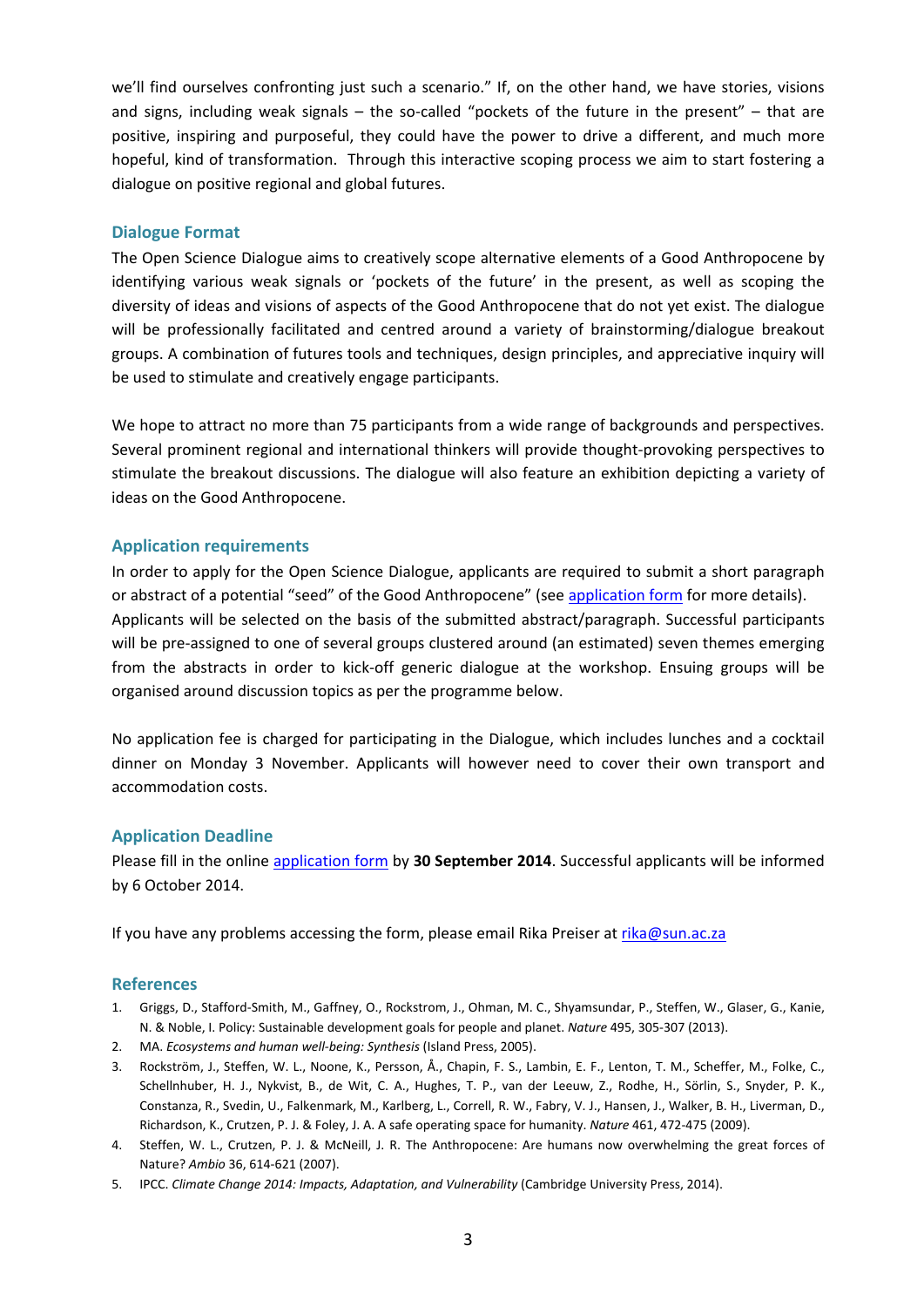### **Call for artefacts**

## **Open Science Dialogue on "Seeds of the Good Anthropocene: A Southern African Perspective Exhibit**



As part of the Open Science Dialogue, we aim to curate a small, focused exhibit of artefacts (prototypes, reports or publications, notebooks, posters, diagrams or photographs) depicting Seeds Good Anthropocene. This exhibit can be used throughout the workshop as a site of dialogue and reflection, and to stimulate creative thinking about the Good Anthropocene. We are interested in submissions of original materials. The main audience for the exhibit is the approximately 75 people attending the Open Science Dialogue. We plan to use this exhibit throughout the forum as a site of dialogue and reflection in an integrated way in the programme. So submitting an artefact for us to consider implies that you are willing to attend and also engage in discussing your work it further at the workshop.

### **How to submit your work**

Send an image and a half page description of your artefact to us by **30 September 2014**. This should cover when, where, how and why the artefact was created, by who, and how audiences/users usually engage with it. Tell us about its key features and why it will be interesting to the dialogue meeting. We also request any special instructions on handling the artefact, insurance, credits, printing or returning it including, if relevant, information about its size.

Given the constraints associated with our location and resources, we are able to work with the following kinds of artefact: prototypes, reports or publications, notebooks, posters, diagrams or photographs (physical objects up to 1m x 1m). Depending on what is submitted and selected, we will curate an exhibit that might include items on wall, tables, or displayed on screen.

### **Process**

We will review submissions and select artefacts that we believe portray innovative visions that might depict "Seeds of the Good Anthropocene". We will confirm in writing by 6 October 2014 if we are able to exhibit your artefact and then engage with you about practicalities. We will ask you to be responsible for transporting and exhibiting your artefact at STIAS.

### **Application Deadline**

Please fill in the online application form by **30 September 2014**. If you have any problems accessing the form, please email Rika Preiser at rika@sun.ac.za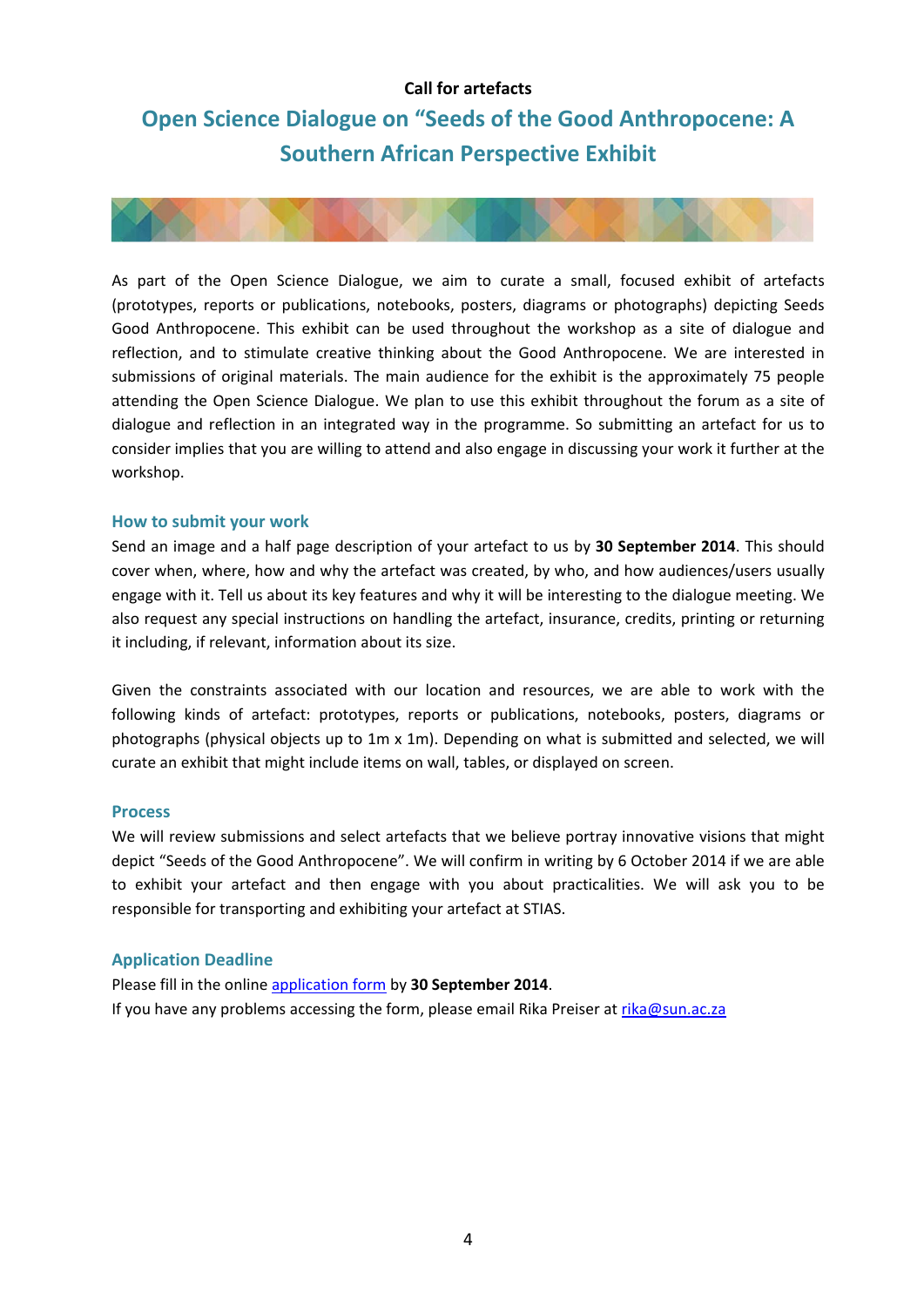



## **Program**

# **Open Science Dialogue on "Seeds of the Good Anthropocene: A Southern African Perspective**

| <b>DAY 1: MONDAY 3 NOVEMBER</b> |                                                 |                                                                                                                                                        |
|---------------------------------|-------------------------------------------------|--------------------------------------------------------------------------------------------------------------------------------------------------------|
| $09:30 - 10:00$                 | Exhibit setup                                   | Those with exhibits arrive early to set them up                                                                                                        |
| $10:00 - 10:30$                 | Arrival coffee                                  | Opportunity to network & browse exhibit                                                                                                                |
| $10:30 - 10:45$                 | Welcome and brief intro:<br><b>Oonsie Biggs</b> | Brief background on the workshop, and what we<br>mean by Good Anthropocene                                                                             |
| $10:45 - 11:15$                 | Opening keynote: Carl Folke                     | 20 min plus questions                                                                                                                                  |
| $11:15 - 11:30$                 | Intro to Workshop process:<br>Tanja Hichert     | Explain objectives, process and programme.<br>Highlight the importance of collaborative,<br>iterative, futures-oriented and experimental<br>approaches |
| $11:30 - 12:30$                 | Pre-assigned group discussions                  | People present each other's abstracts, generate<br>ideas around their theme and tour the exhibit<br>(exhibitors to stand by their exhibit)             |
| $12:30 - 13:00$                 | Plenary feedback                                | Rapid format: 3 minutes per group-abstract<br>discussion & exhibit experience                                                                          |
| $13:00 - 14:00$                 | <b>LUNCH</b>                                    |                                                                                                                                                        |
| $14:00 - 14:30$                 | Food for thought: Iraj Abedian<br>(TBC)         | 20 min plus questions                                                                                                                                  |
| $14:30 - 15:15$                 | Same pre-assigned groups                        | 'Seeding' the Good Anthropocene<br>Discuss values, worldviews, assumptions and<br>challenges underlying the different themes                           |
| $15:15 - 15:45$                 | Plenary feedback                                | Rapid format: 3 minutes per group - 'Seeding'<br>the Good Anthropocene                                                                                 |
| $15:45 - 16:15$                 | TEA / COFFEE BREAK                              |                                                                                                                                                        |
| $16:15 - 16:45$                 | Food for thought: Deon Nel<br>(TBC)             | 20 min plus questions                                                                                                                                  |
| $16:45 - 17:30$                 | <b>Ideas Market</b>                             | self-organise<br>ideas<br>Groups<br>around<br>good<br>encapsulated<br>and 'advertised'<br>posters.<br>on<br>Anything goes.                             |
| 17:30                           | <b>COCKTAIL DINNER AND DRINKS</b>               |                                                                                                                                                        |